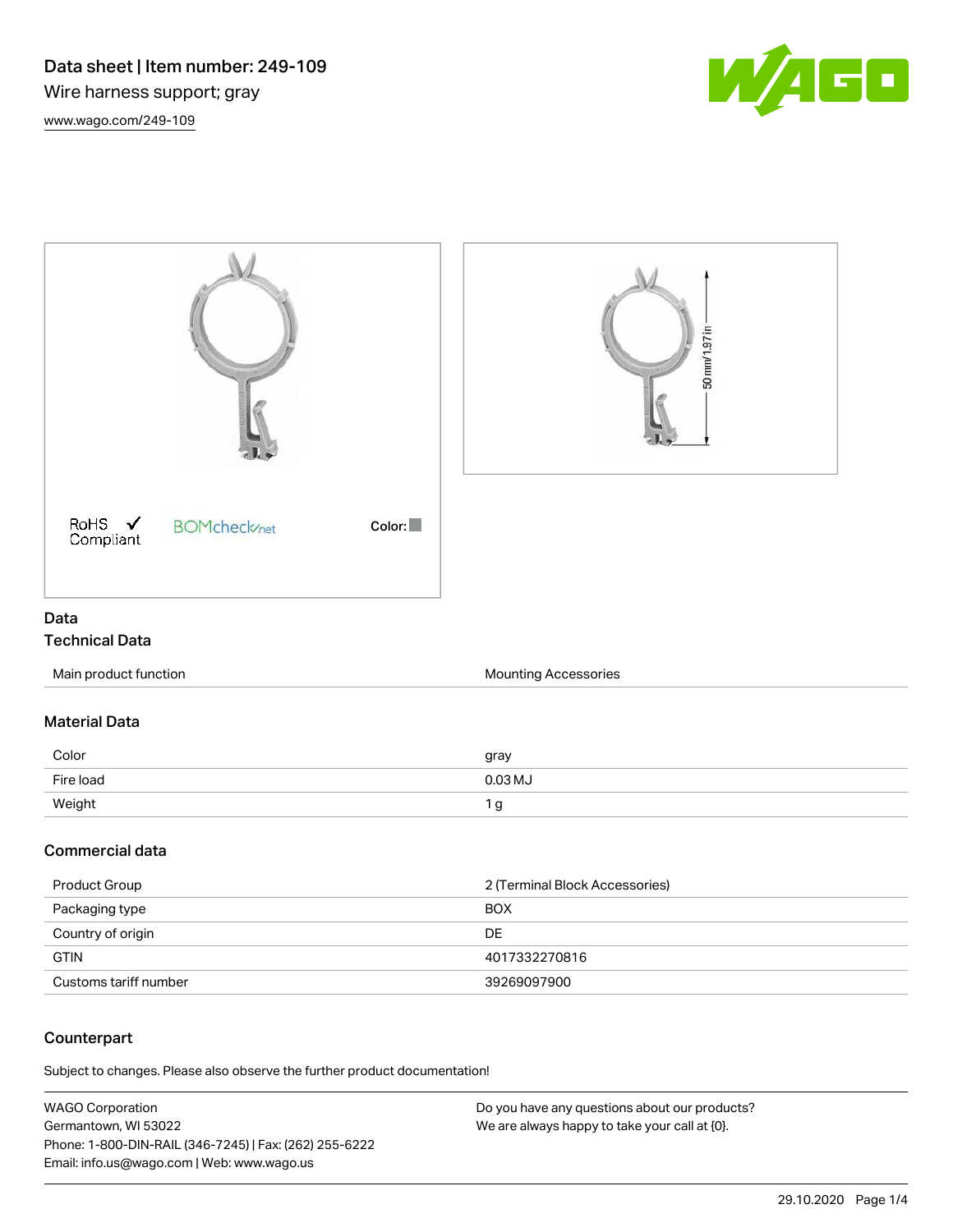

## Compatible products

| Marking accessories                      |                                                                                                           |              |                                  |                      |
|------------------------------------------|-----------------------------------------------------------------------------------------------------------|--------------|----------------------------------|----------------------|
|                                          | Item no.: 209-501<br>WSB marking card; as card; not stretchable; plain; snap-on type; white               |              |                                  | www.wago.com/209-501 |
|                                          | Item no.: 209-501/000-002<br>WSB marking card; as card; not stretchable; plain; snap-on type; yellow      |              | /000-002                         | www.wago.com/209-501 |
|                                          | Item no.: 209-501/000-005<br>WSB marking card; as card; not stretchable; plain; snap-on type; red         |              | /000-005                         | www.wago.com/209-501 |
|                                          | Item no.: 209-501/000-006<br>WSB marking card; as card; not stretchable; plain; snap-on type; blue        |              | /000-006                         | www.wago.com/209-501 |
|                                          | Item no.: 209-501/000-007<br>WSB marking card; as card; not stretchable; plain; snap-on type; gray        |              | /000-007                         | www.wago.com/209-501 |
|                                          | Item no.: 209-501/000-012<br>WSB marking card; as card; not stretchable; plain; snap-on type; orange      |              | /000-012                         | www.wago.com/209-501 |
|                                          | Item no.: 209-501/000-017<br>WSB marking card; as card; not stretchable; plain; snap-on type; light green |              | /000-017                         | www.wago.com/209-501 |
|                                          | Item no.: 209-501/000-023<br>WSB marking card; as card; not stretchable; plain; snap-on type; green       |              | /000-023                         | www.wago.com/209-501 |
|                                          | Item no.: 209-501/000-024<br>WSB marking card; as card; not stretchable; plain; snap-on type; violet      |              | www.wago.com/209-501<br>/000-024 |                      |
| <b>Downloads</b><br><b>Documentation</b> |                                                                                                           |              |                                  |                      |
| <b>Bid Text</b>                          |                                                                                                           |              |                                  |                      |
| 249-109                                  |                                                                                                           | Feb 19, 2019 | xml                              | Download             |

| X81 - Datei |              | 2.5 kB  |          |  |
|-------------|--------------|---------|----------|--|
| 249-109     | Aug 18, 2017 | doc     | Download |  |
| doc - Datei |              | 23.6 kB |          |  |

Subject to changes. Please also observe the further product documentation!

WAGO Corporation Germantown, WI 53022 Phone: 1-800-DIN-RAIL (346-7245) | Fax: (262) 255-6222 Email: info.us@wago.com | Web: www.wago.us

Do you have any questions about our products? We are always happy to take your call at {0}.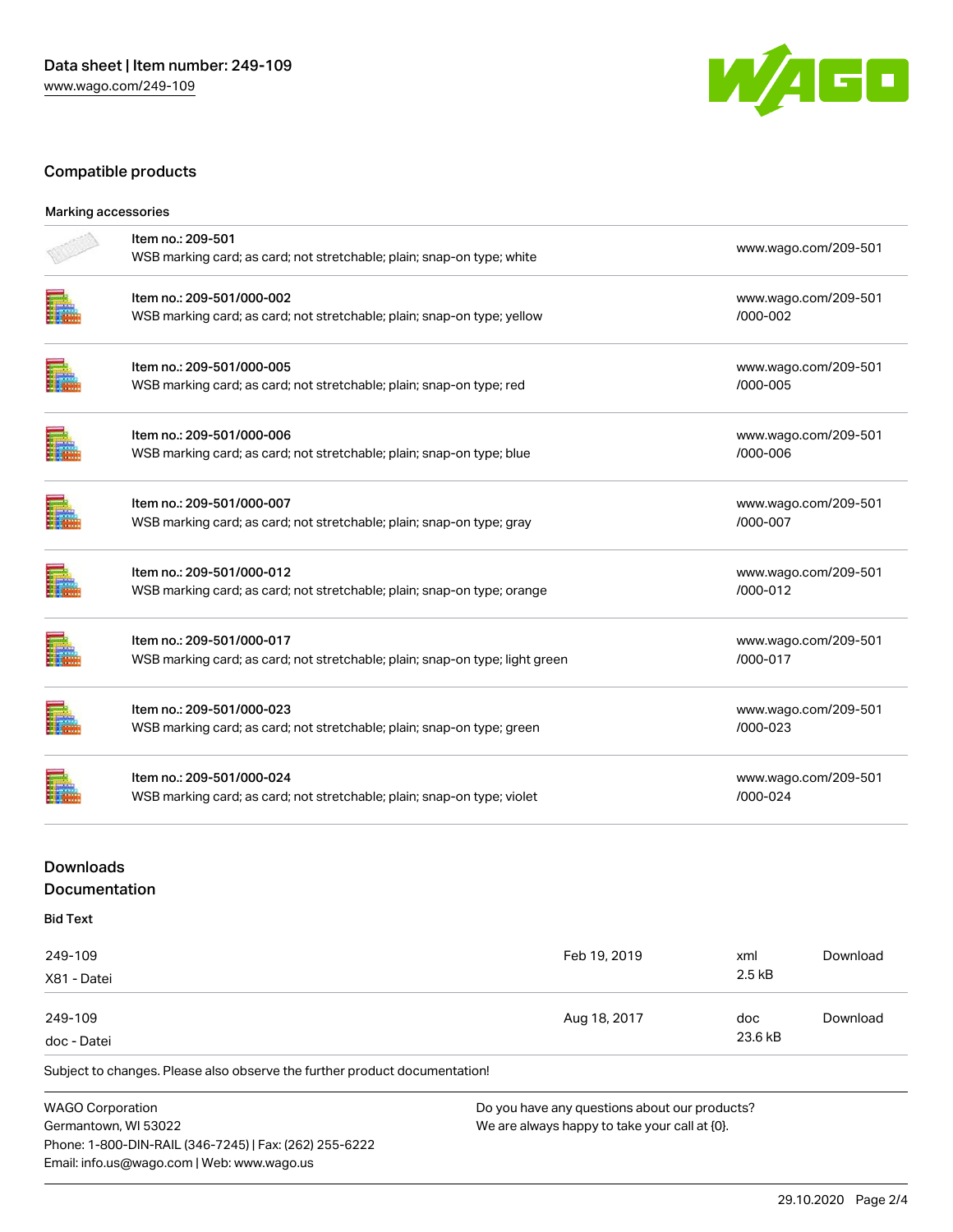CAD files

CAE data

WSCAD Universe 249-109 URL [Download](https://www.wago.com/us/d/WSCAD_URLS_249-109)



Installation Notes

#### Installation



Clipping a wire harness support into the marker slot.

Inserting a cable into the wire harness support.



2 x group marking on top

1 x terminal block marking at the bottom

Subject to changes. Please also observe the further product documentation!

WAGO Corporation Germantown, WI 53022 Phone: 1-800-DIN-RAIL (346-7245) | Fax: (262) 255-6222 Email: info.us@wago.com | Web: www.wago.us

Do you have any questions about our products? We are always happy to take your call at {0}.